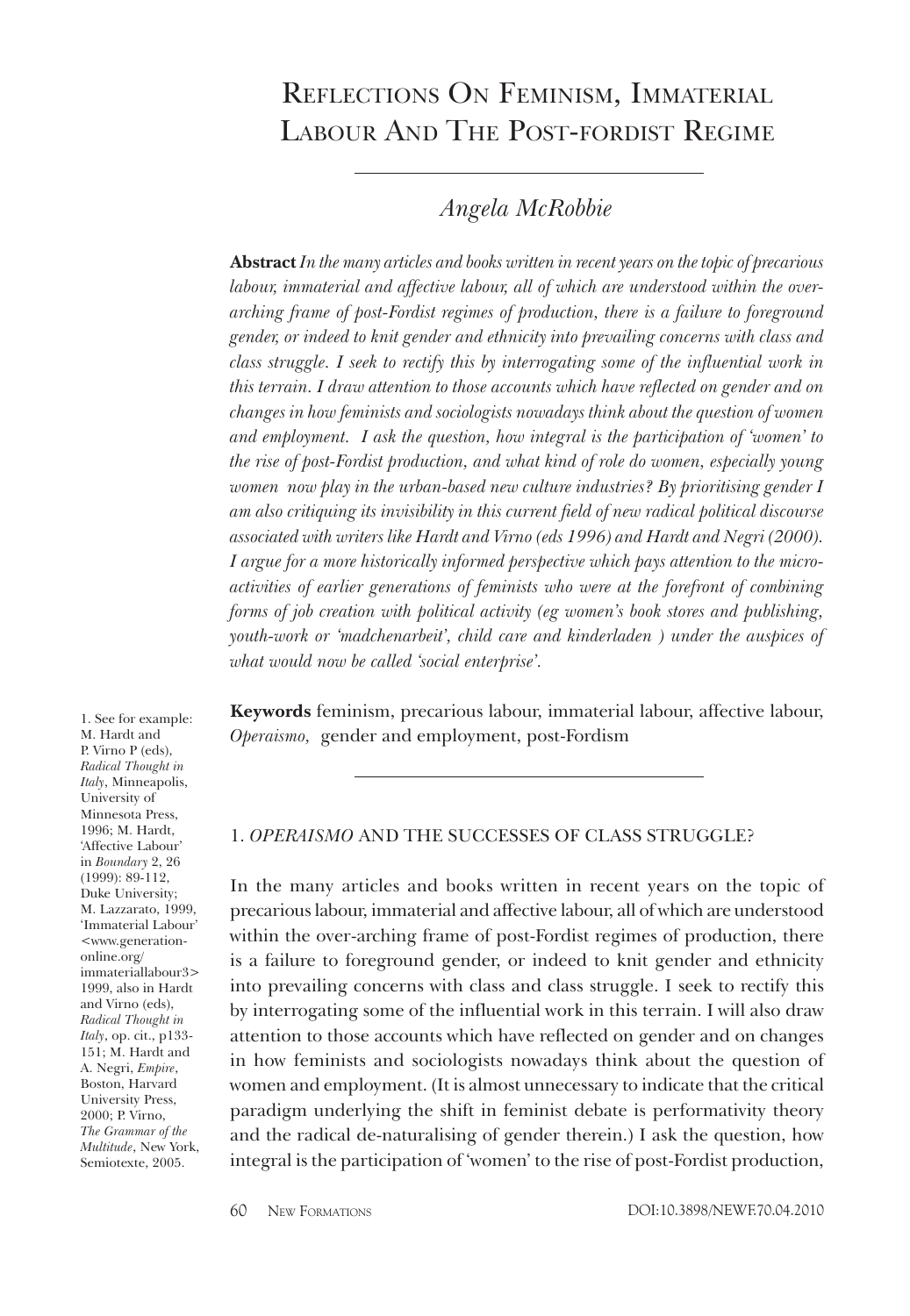and later in this article I ask what kind of role do women, especially young women (dispensing from now on with the need for the commas that query the category) play in the urban-based new culture industries? By prioritising gender I am also critiquing its invisibility in this current field of new radical political discourse associated with writers like Hardt and Virno, and Hardt and Negri.<sup>1</sup> I propose that the transition to precarious work or immaterial labour which is now so profoundly felt by vast numbers of young people, especially young women,<sup>2</sup> across Europe and under the age of 40, is inadequately understood without recourse to a critical interface that develops from the late 1970s onwards, between the wider impact of the women's movement (going well beyond the confines of self-declared feminists), and the modes of counter-response which capital, the state and consumer culture develop to constrain and re-shape, by means of a range of biopolitical strategies, the whole terrain of gender and sexuality.

I challenge writers like those associated with the Italian *Operaismo* School for their insistence on class, as the defining meta-concept for understanding contemporary work and for imagining a radical political future. Fundamentally this is a 'labour-society' model where the 'decline of labour' and the shift of the centre of gravity to the non-work sphere, is blamed for a wide range of contemporary pathologies including the 'opacity of groups' and the 'ruin of the self '.3 Counter to this I would argue that the way in which class now needs to be retained, (in its always-existing entanglement with gender and ethnicity) is, paradoxically, in its decline, something which has been displaced as a primary or foundational concept. This is not quite the same as Beck's idea of the zombie concept, more a governmentally-directed shift which fades out the social and political salience of class permitting at the same time a coming forward of gender as a source of self-validation. Understanding of this as a political strategy does not negate the place of class, but it does require a different kind of thinking about class, one which focuses on this twilight status. The sustained attempts within contemporary governmentality to 'de-classify' society in the name of a gendered modernity (the New Labour strategy in the UK) have, I would suggest, had tangible effects. This is partly due to the successes of 'make-over' lifestyle television programmes, and to the growth of aspirational media and popular culture.<sup>4</sup>

This is not to say that class is irrelevant. But does it have, and can it have, quite the fundamental analytical purchase writers like Hardt, Lazzarato, Negri and Virno claim? If we agree that class is neither a sociological descriptor, nor a question of social identity, but primarily, though by no means exclusively, a set of antagonistic relations formed in the struggle between capital and labour, or between the state and subordinated social groupings whose subjugation entails a distinctive relation to labour, (for instance the unemployed), are these class antagonisms today such primary structuring mechanisms when labour comprises of subjects now much less engaged as 'workers'? And in the light of this is it these same old class relations which can somehow be re-

2. I say especially young women here, on the basis of witnessing as a teacher the enormous emotional and psychological impact these life changes have on young women. See also L. Fantone, 'Precarious Changes: Gender and Generational Changes in Contemporary Italy' in *Feminist Review* 87 (2007): 5-20.

3. Virno, *The Grammar of the Multitude*, op, cit., p20.

4. A. McRobbie, *The Aftermath of Feminism*, London, Sage, 2008. I would refer readers to the recent TV series on BBC 2 where the so-called 'Queen of Shops' Mary Portas undertakes to modernise a rundown shop usually owned and managed by working class women. Mary Portas subjects these shops and their management to an extensive middleclass make-over, eradicating all signs of the past (stodgy food on sale, unkempt appearance of staff, lazy or casual attitudes of staff) and introduces a new regime which pervades the whole spatial organisation of the shop, its look and image, its products, lighting its whole 'ambience' etc. In true Bourdieusian style she instructs her subjects in matters of style, taste and distinction.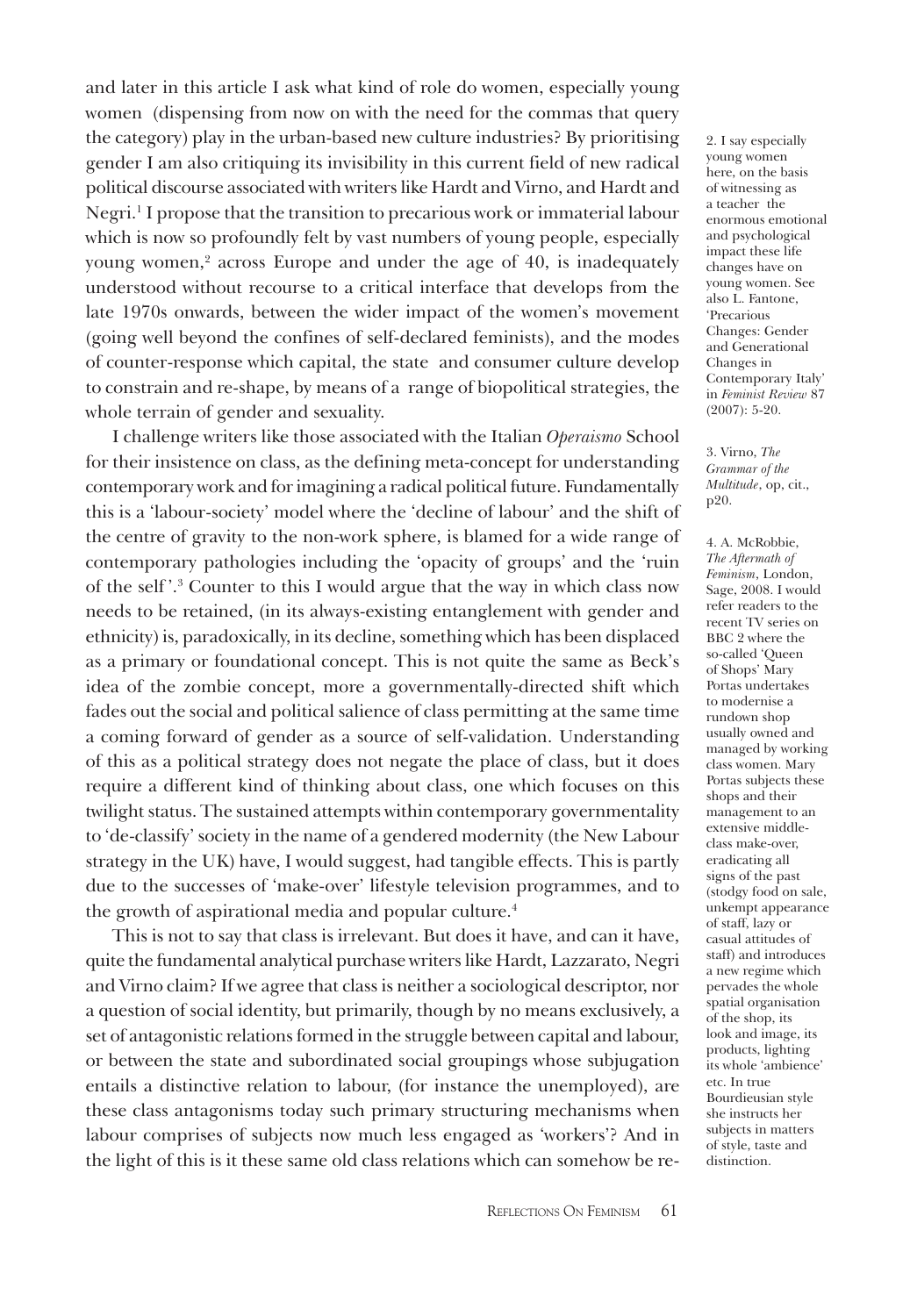5. I confess here to being drawn still to the post-structuralist approach to class in the work of Laclau and Mouffe and to their post-Marxist analysis of struggles and antagonism and chains of equivalence without class as a social dominant, see E. Laclau and C. Mouffe, *Hegemony and Socialist Strategy*, London, Verso, 1985.

6. Virno, *The Grammar of the Multitude*, op. cit., p14.

7. All the years of debate about the problems of class reductionism in the writing of Stuart Hall in the 1970s and 1980s and also Ernesto Laclau and Chantal Mouffe, have no place here. Nor is there any sense of a need to interrogate class as a cultural and a political signifier, a space where relations of power and powerlessness are pursued across the sites of everyday life, for example in the school playground, P. Willis, *Learning to Labour*, London, Saxon House, 1978; P. Bourdieu et al, *The Weight of the World*, Cambridge, Polity Press, 2000.

8. Lazzarato defines immaterial labour as 'the labour that produces the informational and cultural content of the commodity', Lazzarato, 'Immaterial Labour', op. cit. Affective labour is work which

awakened and unleash themselves for radical change? Who exactly are the exemplary class (non)-subjects called into being by the labour process? Is it not the case that the gender or ethnicity of such subjects provides a more significant dimension in the forms and the locations of struggle?5 Despite the Deleuzian moves introduced around notions of difference and becoming, as well as the use of the more capacious concept of multitudes, Hardt and Negri are locked within a class model which permits no space at all for reflecting on the centrality of gender and sexuality in the post-Fordist era, with the result that there is a failure to consider the meaning of what is often referred to as the feminisation of work. These authors insist on a high level of abstraction as they re-work terms found in Marx's *Grundriss*e which pertain to the abstract knowledge concretised in the machinery (and now in the computational codes) of production. This affects the relations of the workforce in the light of the increasing significance of this abstract knowledge or General Intellect. Where machines or computers do most of the productive work, the standard measure of value for the work carried out by the actual workforce is lost. Marx predicts this leads to widespread social disruption and class struggle. Virno and the others instead see new forms of cynical and opportunistic subjectivity develop not from within the workplace, but from outside, in everyday life, or in the street which becomes a site for 'urban training'.6 It is the shallowness and superficiality of these states of mind which lead Virno, for example, to envisage such discontent eventually transmogrifying, through a politics of disenchantment, into new political subjectivities. But this surely relegates questions of gender and race to the realm of the less than abstract? Is there not at play here a hierarchy of abstractions which configures the 'classic' antagonism between capitalist production and its subjugated workforce as the key to understanding contemporary sociality?7 It is surprising that this gender-blindness has not already attracted much attention. I would posit that this is also symptomatic of a problem which I will address later in this article, which is that in spheres of activity where it looks as though women have made considerable gains, such as the new service sector or the creative and new media industries, where they are highly visible and numerous, and where there is, to draw on a phrase from J-L Nancy, a 'sense of equality', it becomes tempting, for activists as well as sociologists, to succumb to the wider current of opinion which is that gender is no longer a 'problem' implying that there is no particular need for a renewed feminist critique*.* 

First let me consider some of the key arguments in *Radical Thought in Italy,* and in *Empire*. This work has been so profoundly influential in recent years that it stands at the centre of current debates on work and on the idea of 'immaterial labour' as a distinctive feature of the post-Fordist regime.<sup>8</sup> Throughout this writing the theoretical framework is shaped by a nondialectical (and hence non teleological) post-Marxist concept of class which is injected with a powerful sense of capacity and agency through re-thinking class action with recourse to the Deleuzian notion of desire which, so claim the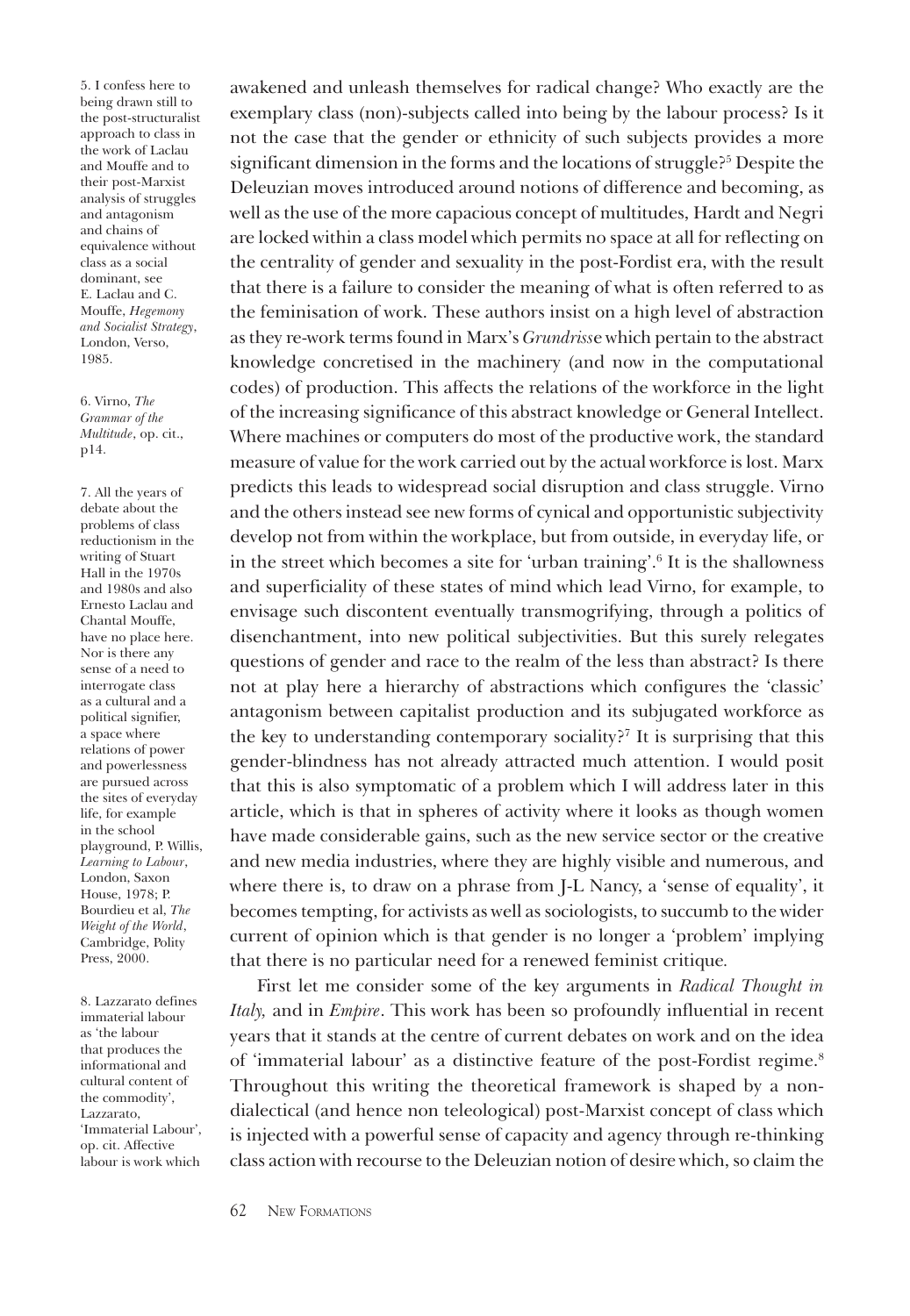authors, is generative, producing waves and multiplicities of opposition and resistance to capital's oppressive and exploitative practices. It is this idea from Deleuze which permits a form of class agency without an agent, and without the identity politics which suggests a stable subject as the holder of such an identity. There are three innovative elements here: *first*, a decisive attempt to project forwards in the context of the defeats of the Left in Italy and to imagine and envisage new potentialities for radicalism through dissecting what Virno calls the 'emotional situation' characteristic of contemporary subjectivity; *second*, this possibility for radicalism is based on a subject-less form of class politics, now configured as flows, as lines of flight, and as events; and *third* while fully confronting the scale of defeat through the 1980s, years which according to Virno saw the growth of a celebratory postmodern lifestyle, there is in this work a deliberate attempt to reinstate a sense of victory over the capitalist machine. This is surprising, sometimes exhilarating and in sharp contrast to the prevailing wisdom across sociology and political philosophy in the last 30 years in the light of the dramatic decline of class politics, the rise of Thatcherism and then of New Labour in the UK, and of brands of neo-liberalism across Europe and of course triumphantly in the US.9 Wendy Brown, Stuart Hall and Nikolas Rose (among others) have examined the forces (e.g. the role of media) which were orchestrated to discredit labour activism and to demonise left as well as feminist and anti-racist movements. Whether through campaigns, or through policies and ideas emerging from new right think-tanks, these authors point to the attempts to de-legitimate trade unions, to undo the field of welfare provision and in effect to dismantle the social field. They look at how individual responsibility now takes precedence, with a whole raft of policies designed to improve the conduct of persons and supplant welfare regimes. Such forms of biopolitics re-stratify society in more complex ways than before, while at the same time ensuring the maintenance of existing social hierarchies. Aggressive neo-liberalism entails an assault on the resources and agencies which have defended working class interests to the point that these have been more or less destroyed.

It is the idea of *potenza* which gives the authors in Hardt and Virno<sup>10</sup> as well as Hardt and Negri in *Empire* the possibility to envisage 'decentralised or mass conceptions of force and strength' able to challenge capital to the core.11 They see post-Fordism as a response on the part of capital to these *potenza s*truggles of the working class through the 1960s and 1970s. They repeatedly cite the 'refusal of work' on the part of the young factory workers (in Italy and France) who would not conform to labour discipline, and they talk about the exit from the factory. More specifically they see capital as having to make concessions (or give some ground) such that, with better wages in their pockets the working class expresses new desires, new dreams of lifestyle. Likewise young working class people declare their wishes for a different and better life.12 Capitalist production increasingly needs a higher degree of cognitive capacity or brain power (mass intellect) from its workforce than was

requires high levels of intimacy, care, or emotions.

9. For example Stuart Hall's work on Thatcherism and then on Blairism, see S. Hall and M. Jacques, *The Politics of Thatcherism*, London, Lawrence and Wishart, 1983; S. Hall 'The Great Moving Nowhere Show' in *Marxism Today* 1998 special issue http://www. amielandmelburn. org.uk/collections/ mt/pdf/98\_11\_ 09.pdf, and Wendy Brown on neoliberalism, W. Brown, 'Neo-Liberalism and the End of Liberal Democracy?' in Theory and Event 7, 1 (2003), and reprinted in W. Brown, *Edgework: Critical Essays in Knowledge and Power*, Princeton, NJ, University of Princeton Press, 2005. See also L. Boltanski and E. Chiapello, *The New Spirit of Capitalism*, London, Verso, 2007.

10. Hardt and Virno (eds), *Radical Thought in Italy*, op. cit., 1996.

#### 11. Ibid., p262.

12. At which point we could signal some overlap with Birmingham CCCS studies of workingclass youth culture carried out in the mid to late '70s and early 1980s and thus concurrent with the activities analysed by Hardt and Negri, although of course the concept of culture for the CCCS writers had a great deal more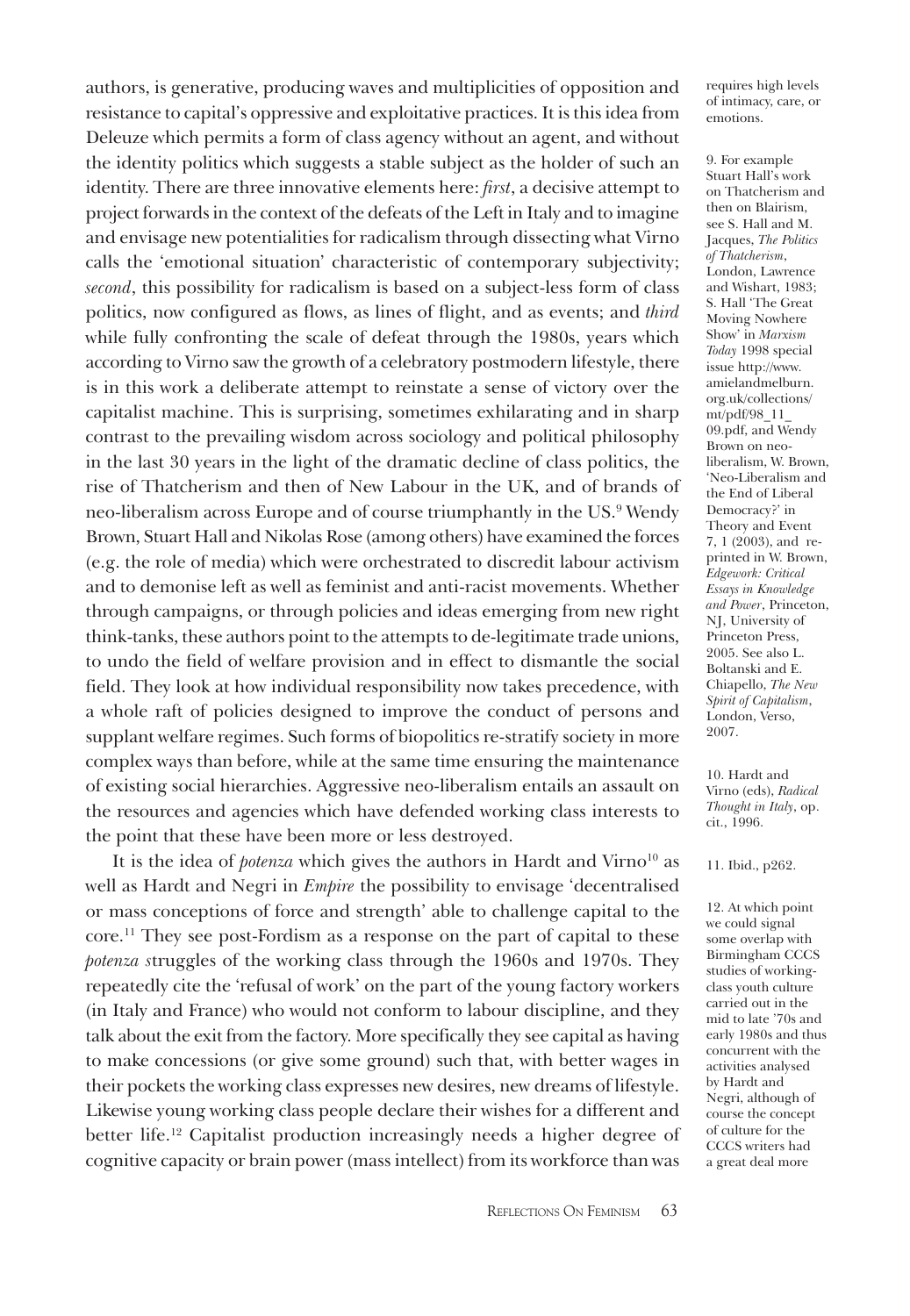political significance, see S. Hall and T. Jefferson (eds), *Resistance through Rituals*, London, Hutchinson, 1976. So where Hardt and Negri focus on work, Birmingham CCCS look to leisure. In addition class politics in the Birmingham work was realised primarily in the symbolic fields of fashion, music, style etc with the result that trade unions, shopfloor politics, work, employment and organised parties of the left were largely overlooked with the exception of Paul Willis, *Learning to Labour*, op. cit.

13. S. Lash and J. Urry, *The Economy of Signs and Spaces*, London, Sage, 1994.

14. Hardt and Negri, *Empire*, op. cit.

the case in the past. One of the putative concessions granted was that work could become more meaningful and that the workforce could be allowed to act more autonomously in the workplace and have a greater decisionmaking capacity. Such a dispensation or permission-to-think segues into the transition to post-Fordist technology and new forms of communications and information-based production. The combination of this brain power along with new communications technology means that capitalism is able to deliver high degrees of customisation and design in its commodities to increasingly diverse and lifestyle-conscious groups of consumers including the now more mobile working class. The successes of the class struggle result in higher wages and a more participatory and intelligent role in the workplace.

These authors emphasise how capitalism was forced to concede to the workers' struggles of the 1970s. The more usual account is that it was under pressure from rising wages at home and the competition from developing countries with ample supplies of cheap labour that First World global companies, from fashion and furniture to car production and food, embarked on a transition to post-Fordist production. To regain dominance the big corporations must provide novelty and innovation in goods and commodities and lead in the world of design and lifestyle, so that affluent consumers can be flattered in knowing themselves to be distinctive from their peers and counterparts on the basis of being able to purchase goods which are made only in small quantities (or batches) and hence more valuable because of this idea of rarity or high levels of 'design intensivity'.13 The *Operaismo* writers offer a different perspective which foregrounds the agency of the labour force and the changing nature of work. This is inarguably important, as is the focus they provide on the ways in which young people expressed a desire to 'exit the factories'. In Italy capital was forced onto the defensive, as fewer younger people were willing to subject themselves to labour discipline. Jobs had to become more attractive to workers, for them to be willing to perform these tasks. Post-Fordism is then an incorporative strategy and capital is weakened because having given way in certain respects it finds itself reliant on the mental capacities of the workforce in an unprecedented way. And because the workers are able to exercise their brains thereby achieving a kind of autonomous space for critical thought and reflection, they are in a profound sense uncaptured by the dogma and dictates of contemporary power, and capital lags behind them, increasingly dependent on their ideas and initiatives.

These mental capacities produce a disposition towards co-operation and collectivity, qualities which are also required in the new workshops or studios of cognitive capitalism. 'Today the production of wealth requires cooperation and interactivity'.14 The workers now need to talk to each other and make joint decisions; they can argue and express their opinions as to how a commodity needs to be produced or a service provided. With this quality of interaction, the working class are therefore now better able to re-imagine solidaristic forms of mutual support and co-operation. Lazzarato points out that the workers can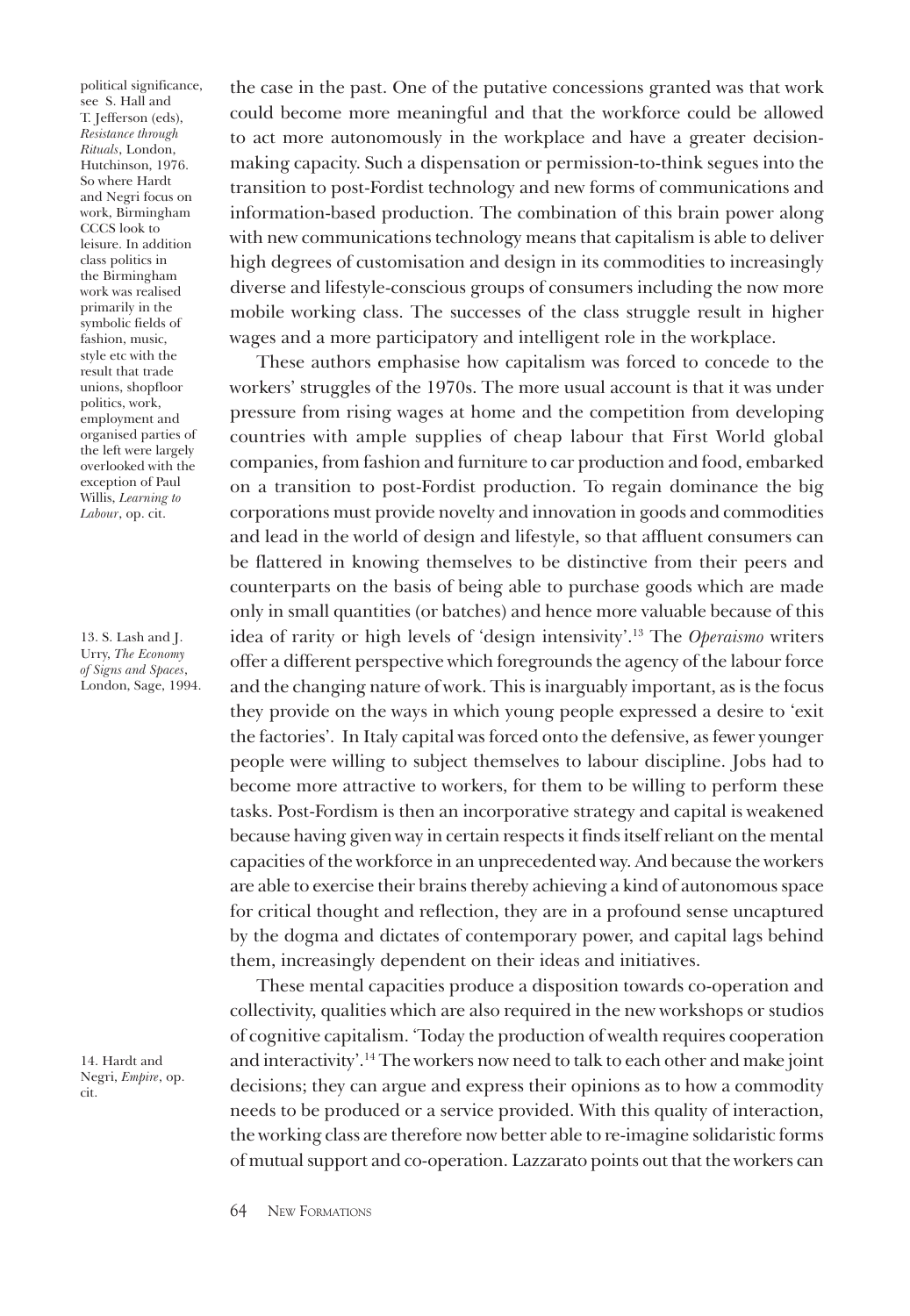now also become entrepreneurs themselves, no longer must they be seen only as employees and as mere wage labourers and of course this chimes well with the growth of freelance or precarious self-employment among young people or with new forms of micro-entrepreneurialism associated with the growing cultural and creative and media sectors of advanced capitalism.15 But there are fine lines of difference between the *Operaismo* writers as to how far this *potenza* can be stretched to envisage such possible forms of communality or 'commons'. There is a discrepancy between the contributions of Hardt and Negri and Lazzarato, and the darker comments from Virno and Berardi. Joyful ideas of communality and even communistic sentiments are countered by a powerful regime which inculcates cynicism and opportunism, manifest in the context of the party and events culture of network sociality where selfpromotional public relations holds sway. This cultural milieu of small talk and endless parties exasperates and horrifies Virno pushing him, and then Berardi also, to refer to the psycho-pathologies of contemporary subjectivity.16 With the tight lines between work and leisure dissolved, with spare time taking on the urgency of working time, they see this party culture 'vibe' and its subjective states as being transferred into the workplace, infecting it.17 We might stop here for a moment and reflect on this interesting observation. Are these pathologies also gendered? How do young men and women experience distress differently in their attempts to make an independent living in these new informal fields of work? Or even in the institutions of higher education where the short contract is also normalised? Might these emotional states tipple over into anger and rage and opposition to the etiquette required of the public relations machine? This is implicit in the *Operaismo* writing but it remains under-developed. How would such affective states be analysed?

## 2. FEMINISATION OF WORK?

Hardt and Negri in *Empire* rely on an expanded concept of working class which becomes 'multitudinous' and no longer tied to specific nation states, thus including migrants and refugees moving across continents in search of a better life. While the women's movement is fleetingly referred to for the role it played in disrupting the nuclear family and thus interrupting the reliable supply of youthful labour (presumably by encouraging women to have fewer children), this emphasis on women's prime responsibility for reproduction is not updated. Indeed most academic feminists from across the social sciences would throw up their arms in protest against this kind of class-dominated and gender-essentialist account of the changing world of work. Despite possible openings to gender within the multitude, gender is subsumed into class, as is race and ethnicity, and feminists like myself experience a kind of flashback to moments where women could only legitimately be considered if cast in the language of either domestic labour or reproduction. As Gayle Rubin reminded us, Marxism (even Marxist-feminism) was simply not able to

15. Though it is not all so new, in the late 1980s I drew attention to the way in which young people involved in youth cultures, often from working class backgrounds and not destined for universities, became subcultural entrepreneurs in a bid to combine what they enjoyed doing inside the youth culture with a way of making a living from those same activities and hence avoiding unemployment, A. McRobbie, 'Second Hand Dresses and the Role of the Ragmarket' in K. Gelder and S. Thornton (eds), *The Subcultures Reader*, London, Routledge, 1997 (1989). And writing by Sergio Bologna not available in English argues there is a shift in the point of exploitation for the self-employed or the new small entrepreneurs who are now beholden to banks for loans to underwrite their enterprises (personal communication Tiziana Terranova).

16. P. Virno, *The Grammar of the Multitude*, New York, Semiotexte, 2005; F. Berardi, *Precarious Rhapsody*,London, Minor Compositions Press, 2009.

17. See Andrew Ross, *No Collar: The Humane Workplace and its Hidden Costs*, PA, USA, Temple Univ Press, 2004.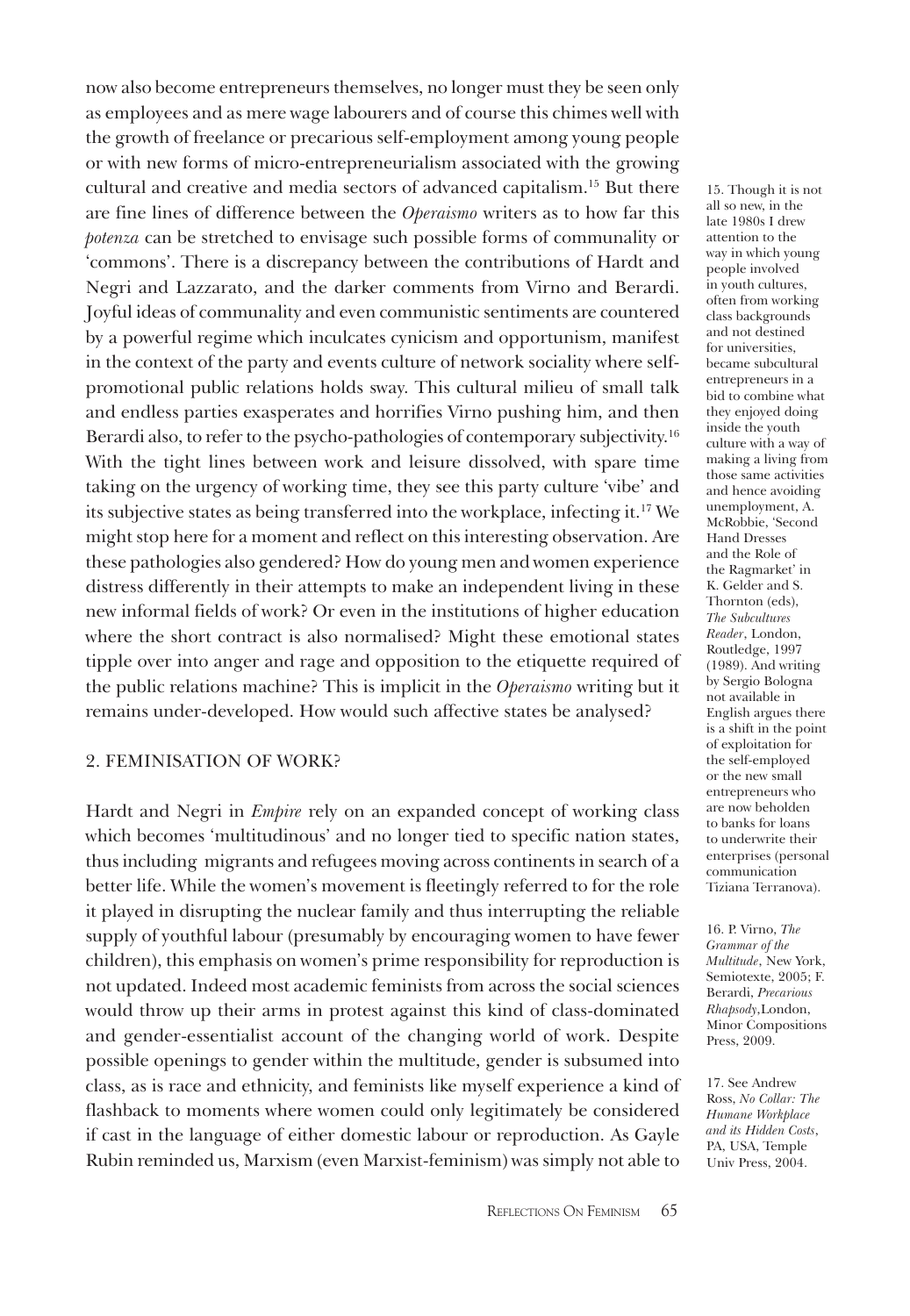18. G. Rubin, 'Thinking Sex: Notes for a Radical Theory of the Politics of Sexuality' in Carol Vance (ed), *Pleasure and Danger*, London, RKP, 1984.

19. P. Gilroy, *There 'Aint No Black in the Union Jack*, Basingstoke, Macmillan, 1987.

20. For an account of this shift from a perspective which pitches middleclass feminism against the interests of the industrial working class see an overlooked article by Anne Oakley and Juliet Mitchell. Their argument, betraying an ambivalence to feminism for what it is deemed to have done to the working class struggle, is very different from the one I am making here, see J. Mitchell and A. Oakley, *Who's Afraid of Feminism*?, London, Penguin, 1986.

understand and critically engage with the wider questions of sexuality which at the time resonated across the many spheres of everyday life including work.18 The centrality of Deleuzian desires, corporeality and libidinal flows, does not solve this problem: quite the opposite. The idea of multitude may well be broader and more capacious than class, now defined as a kind of everyman or everywoman category, but for all intents and purposes it remains synonymous with class.

This account of post-Fordism produces some intractable problems. First the concept of class while seemingly ungendered is in fact implicitly masculine and white. The sites of most of the struggles referred to are traditionally male sectors such as car assembly lines and the related activities associated with the automobile industry, and the industrial militancy, which the writers argue created the crisis for capitalism, took place once again in largely maledominated sectors including in the UK the coal-mining industry. Even when the authors refer to the black struggles in the US in the '60s they focus on the car assembly lines again and not on the community which was the nodal point for Civil Rights, an argument which runs counter to almost all accounts of this movement.19 The refusal of work and the exit from the factories was a primarily white male activity. During the '60s and '70s across western Europe and in other affluent countries working-class women were concentrated in part-time jobs and in white collar work, while their middle-class counterparts only began to enter the labour market in significant numbers from the late 1970s when full time jobs in the professions and public sector became favoured locations for women especially those who wanted to continue working while also having children. The lower level of trade-union membership on the part of working-class women and the sexism and racial exclusions of the unions themselves meant that only on a few occasions did working-class and black women become involved in industrial conflicts. And the main changes which improved the conditions of work for women from the mid 1970s were the result of campaigning by the various sectors of the women's movement for equal pay and for anti-discrimination legislation.

On what grounds is it then convincing to talk about the gender of post-Fordism? I would propose that a significant element in the shift to post-Fordism was the expansion of the possibilities for women's employment across many countries and particularly in the affluent countries where there had been a strong feminist movement through the 1960s arguing for gender equality and for the right to work and thus for women to be no longer economically dependent for their survival on a husband. The women's movement reached a peak in the years which coincided with the crisis in profitability for many major companies across the world. And since the structure of patriarchal society at that time had produced gender-segregated labour markets with men generally occupying the better paid and more highly skilled industrial jobs, the shift to a post-industrial economy adversely affected the employment prospects for working class men while having the opposite effect for women.20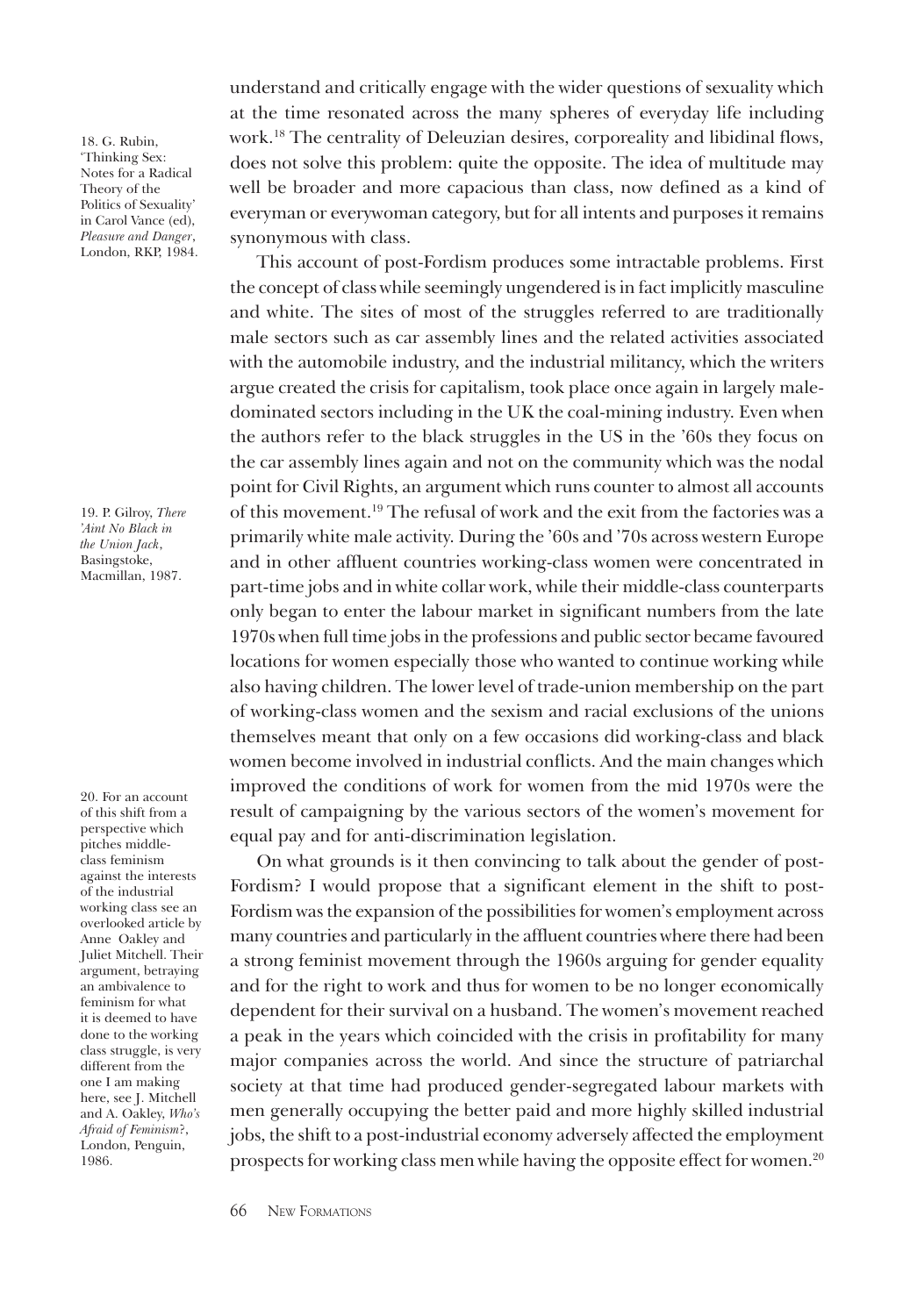The nature of work in a post-Fordist economy favoured the large skill pool and the flexibility of the female workforce. In the UK women flowed into work from the mid-1980s and have continued to do so ever since. The UK has seen the growth of post-Fordist techniques of production in various sectors, i.e. retail, fashion and clothing, furniture and household goods, DIY, and a huge service sector which booms especially in London and the South East as London became a global city and centre for the finance industry through the 1980s. A combination of the impact of feminism and the sexualrevolution providing birth control and wider opportunities to women mean that the aspirations of young women have grown exponentially from the late 1970s onwards. Increasingly they could earn their own living and achieve a disposable income which in turn meant being able to enjoy leisure and the freedoms of movement which the delay in age of marriage and delay in having children created, i.e. holidays and travel. This leads to a feminisation of the workforce, such that we can begin to see a close correlation between women's increasing independence and the growth of post-Fordist production processes. What is decisive is participation in employment. And as women are more present in the workplace new goods and commodities become available catering for the needs of the working woman rather than the mother at home. As Sean Nixon points out the fashion retail *Next* set up in the early 1980s offers a perfect example of fashion with high-design content targeted towards the new style-conscious and aspirational white-collar worker.<sup>21</sup> What seems to start with *Next* in the UK, expands across many products and goods leading twenty years later to a global rise in spectacular consumption, for which women serve as the main market.

Women have historically been positioned as the domestic decision-maker in the purchasing of goods and services, this is integral to the traditional role of housewife, but as housewifely activities are commoditised and transformed into services owing to women abandoning the stay-at-home role in favour of work, a spectacular sphere of feminine consumption emerges. This relates to the new independent disposable income women have to spend on themselves and it is this income which explains the exponential growth of the female beauty, cosmetics, fashion and media industries in the last twenty years. These sectors, also organised along post-Fordist lines, target women consumers relentlessly, dipping down into the early years of childhood to attract small girls from the age of 3 or 4 upwards into the values of so-called female pampering and body maintenance. Consumption becomes an archetypal female leisure activity, often carrying with it a kind of *faux* feminist legitimacy. It is coded as a new kind of women's right or entitlement on the basis of having become a wage earner and thus of having gained certain freedoms (as the famous *L'Oreal* advert says 'because I'm worth it').

This phenomenon can be seen across the first world, and also extending into the developing world. The flow of women into work goes hand-in-hand with the expansion of further and higher education and the flooding into

21. S. Nixon, *Hard Looks*, London, Routledge, 1993.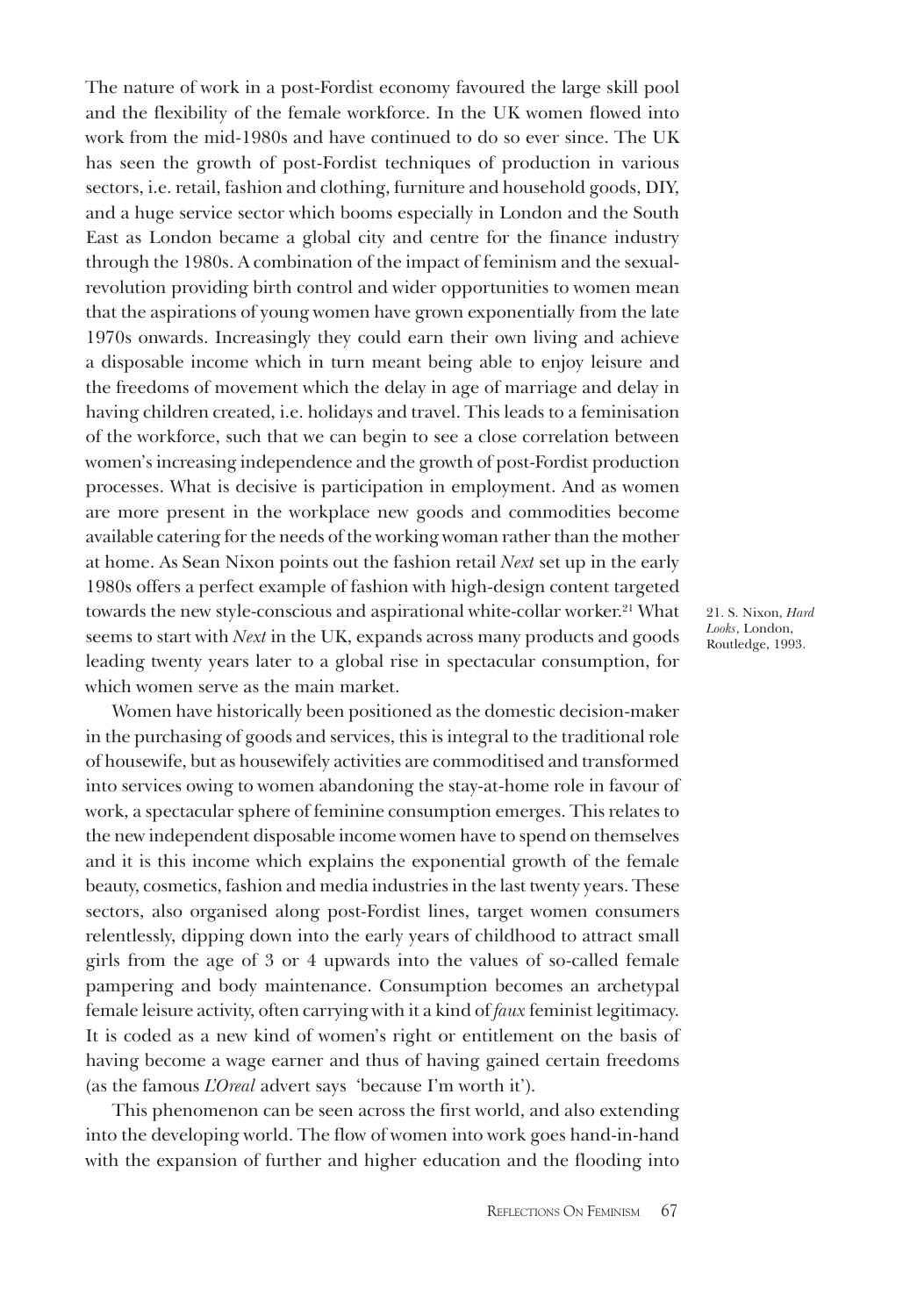the universities of young women in increasingly high volume through the 1980s and onwards to the current moment. Where in the mid 1970s only a tiny trickle of middle class young women went to university, thirty years later girls outnumber boys in their take up of university places and in some universities there are twice as many females as males. Across Europe and the US and other affluent countries it has become normal for women in their 30s, and 40s today to have much higher qualifications than their mothers. Young women from working class backgrounds have taken up the opportunity to train and consequently make their way up through the ranks of various administrative and institutional sectors including the public sector, health, education, welfare, as well as in the new financial services such as insurance. Young black and Asian women across different socio-economic backgrounds seek higher qualifications and better paid work. With all of this activity inevitably there is a corrosion of the old core of working class people, as the young men (of the Hardt and Negri argument) who were in the factories in the 1970s, thirty years later, face early retirement or redundancy. It is widely accepted that during these years in the UK and elsewhere (e.g. Germany, Italy, France, the US) there have been processes of class de-alignment, class fragmentation and new forms of social divide based on more acute polarities of poverty and unemployment on the one hand, and relative affluence on the other hand. Women come to embody processes of mobility and transition. Some take on extra work because their husbands are made redundant, some black women, mothers and daughters alike, are the main breadwinners because the labour market continues to discriminate against their fathers and brothers in specifically gendered ways. And, as Skeggs points out in the UK, within an aggressively conservative culture, white working-class women are made to feel that their low-class status jeopardises their success in the stakes of femininity and sexuality.22 White working-class femininity is associated with failure, and as a result working-class women increasingly feel they need to identify with a more aspirational and glamorous femininity made available in profusion across the world of media, on TV and in magazines in particular.<sup>23</sup> To be properly feminine they must seek middle-class respectability, or else jeopardise their status and sexual identity as modern working women. This shows clearly how gender is made to articulate directly with the wider individualisation processes so as to diminish or reduce the significance of social class in everyday political discourse of women.<sup>24</sup>

Skeggs's work shows how working-class femininity has become a site for intensive governmental intervention. The demonisation and moral panic demonstrate the extent to which neo-liberalism requires a passive, deferential and seemingly upwardly mobile working class with women constantly appealed to as agents for this change. Thus class remains a powerful source of social anxiety, but, and this is at the heart of my response to the *Operaismo* writers, if working-class young women *en masse* through media and lifestyle are exhorted to dis-identify with a working-class position, if in

22. B. Skeggs, *Formations of Class and Gender*, Routledge London, 1997.

23. A. McRobbie, *The Aftermath of Feminism*, London, Sage, 2008.

24. Z. Bauman, *The Individualised Society*, London, Polity Press, 1990.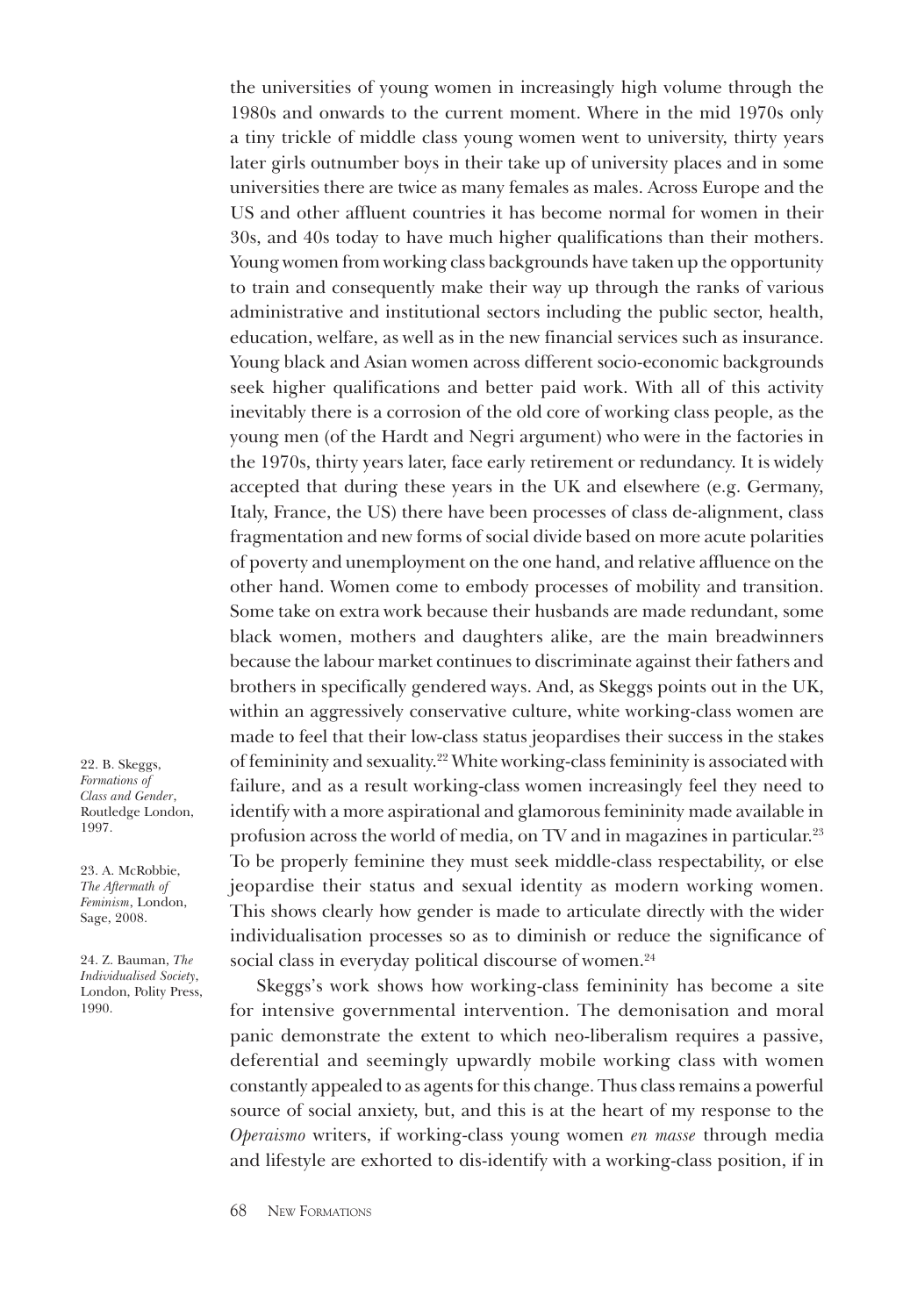the jobs they do such as retail manager in fashion shops like *Karen Millen* or *Warehouse,* there is no tradition or prospect of trade unionisation, but there are possibilities for further education and 'lifelong learning', is it not the case that by and large capital and the state have succeeded in producing a relatively quiescent and aspirational female workforce in this respect, so that the envisaging of opposition or of organisation within the field of work is recklessly optimistic? At the same time are there not other sites in the lifeworld where such women are more likely to become politicised, such as schooling for their children, nursery provision, health provision, care for the elderly, crime, improvements in social housing, breast cancer awareness, environment, pressure group politics etc? In this sphere, what Beck calls 'life politics', women are increasingly involved as patients, as family members, as concerned parents, or as mothers for example in groups like 'mothers against gun crime'.

## 3. AFFECTIVE LABOUR?

In the last few years there has been a lively debate on affective and immaterial labour where the focus is (implicitly or explicitly) on women but where there is either an absence of a feminist perspective or else a reliance on vocabularies which, while prevalent in late 1970s Marxist-feminist debate, are now exhausted and in need of revision. Many of these writers take the lead from Hardt, Negri and Lazzarato and this might well explain why gender is not prominent. As an extension of the discussion in the previous section I suggest that it does not make sense to interrogate the post-Fordist field of immaterial labour without foregrounding gender. Without a reflexive and upto-date feminist theory, the work, for example, of Wissinger,<sup>25</sup> Neff, Wissinger and Zukin,<sup>26</sup> and to a lesser extent Weeks,<sup>27</sup> presents an often de-politicised and even celebratory account of the contemporary meaning of affective and immaterial labour in the fashion and beauty industries, and more generally in the service sector. While this celebratory tone may tally with the possibilities optimistically envisaged by the *Operaismo* writers (here we see the danger of adopting a left-optimist position), the weaknesses in this work are apparent. Hardt, Negri *et al* can hardly be blamed for work which selects aspects of their thinking while overlooking the tradition of class struggle and revolutionary politics which is so central to this oeuvre. Notwithstanding this, the visibility of debates about vitality in the terrain of immaterial labour, along with a polemic about post-Fordism being the 'communism of capitalism' (the sociality of the mass intellect prior to 'capitalist valorisation' and the market), can mean that it is relatively easy for other writers to draw on this language in a naive celebration of the vitality and apparent proto-communism of contemporary economic forms, while ignoring the aggressive neo-liberal underpinning of immaterial labour and the forms of biopower which shape up amenable kinds of subjectivities, giving rise to a new kind of society of control. This gets lost

25. E. Wissinger, 'Modelling a Way of Life: Immaterial and Affective Labour in the Fashion Modelling Industry' in *Ephemera*, 7, 1 (2007): 250-269; E. Wissinger, 'Modelling Consumption' in *Journal of Consumer Culture* 9 (2009): 273-295.

26. G. Neff, E. Wissinger and S. Zukin, 'Entrepreneurial Labour Among Cultural Producers: "Cool" Jobs in "Hot" Places' in *Social Semiotics* 15, 3 (2005): 307-3.

27. K. Weeks, 'Life With and Against Work' in *Ephemera*, 7, 1 (2007): 233-269.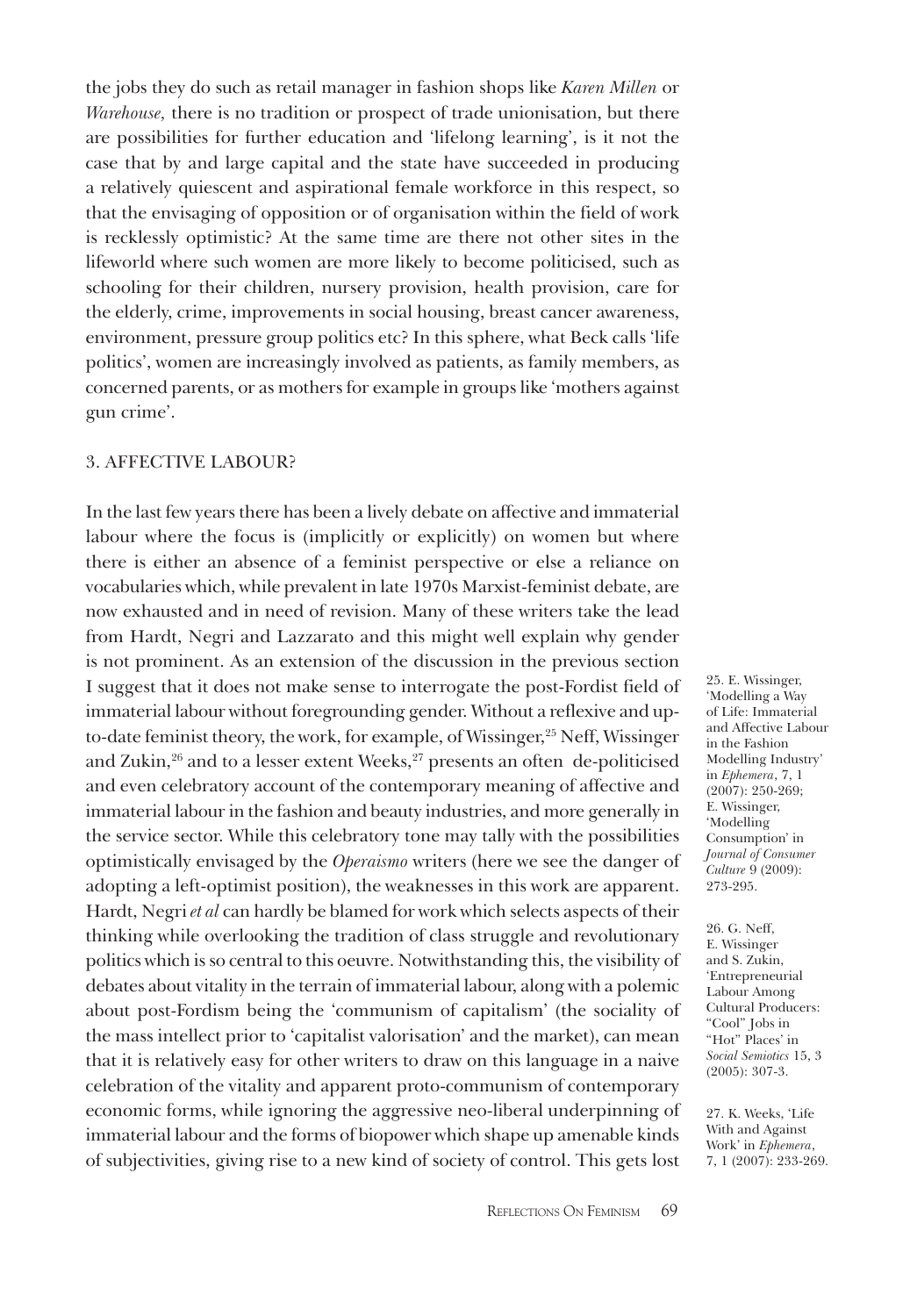28. See R. Braidotti, *Transpositions*, Cambridge, Polity Press, 2006 for an analysis of cracks.

29. T. Terranova, *Network Culture: Politics for the Information Age*, London, Pluto Press, 2004.

30. Wissinger, 'Modelling a Way of Life', op. cit.

31. Wissinger, 'Modelling Consumption', op. cit.

32. Neff *et al,* 'Entrepreneurial Labour', op. cit.

33. Wissinger, 'Modelling a Way of Life', op. cit., p255.

where attention is concentrated on the putative creativity of the multitude. The *Operaismo* writers envisage a new politics of immanence where the cracks are the moments or events of becoming, the times of uncaptured zealousness of co-operation. These are however only glimpses, flashes, cracks or moments within a landscape of capitalist domination, which entails new levels and forms of submission.28 Where such flashes of co-operation are further developed in for example Terranova's analysis of the peer-to-peer gifting and the development of open-source software within online activist communities, this is very different from attributing radicalism to creative practices and network sociality *per se* within the new cultural industries.<sup>29</sup>

In an article in *Ephemera* and published alongside other familiar authors working in the affective labour terrain Wissinger reports on her ethnographic study of high end models in New York who are signed to one of the best known agencies in the world, (associated with names such as Kate Moss).<sup>30</sup> To most sociologists and feminists such a category of work would be designated as an elite career within the lucrative sector of the media and entertainment industries, making such work comparable to that of highly successful actors. In this article, as well as in a more recent one in the *Journal of Consumer Culture*, Wissinger says that this modelling is 'usually well paid' and she provides figures which point to astronomical earnings on the part of some of the most famous super-models.31 The point however is that she makes a claim for this as precarious work which is fully within the framework defined by Hardt and Lazzarato and others. The models 'perform emotional labour': they 'create community' with 'feelings of vitality and aliveness'. They are exemplary of young urban creative workers: they must invest in their looks on and off the job; they have to go to parties; and they have to 'dress the part'. In another article written with Neff *et al*, 32 Wissinger again sees New York models as contributing to the 'cool status' of urban cultural neighbourhoods, where they are in effect forces of regeneration. The authors seem here to be suggesting that models have been perhaps unfairly left out of the current debate about precarious labour in the new creative sectors and they want to redress this absence. However they struggle to persuade the reader as to the plight of 'high end' models, especially when saying that they are 'less mannequins than they are CEOS of their own corporations'.33

Wissinger does note that 'gender is outside the scope' of the first article referred to above, and I would say that this discounting of gender is just one of the oversights in this work which leads to generalisations and misperceptions in the realm of class, status and gender. What emerges is a paradoxical situation where top models can be seen as simultaneously part of the new expanded proletariat whose creativities have the chance of being unleashed for good social (or communistic) purposes, and at the same time are extremely wealthy entrepreneurs. I find myself in a double-bind here, having argued against the centrality of class struggle in the *Operaismo* work, I now find the version of the *Operaismo* work adopted by Wissinger and others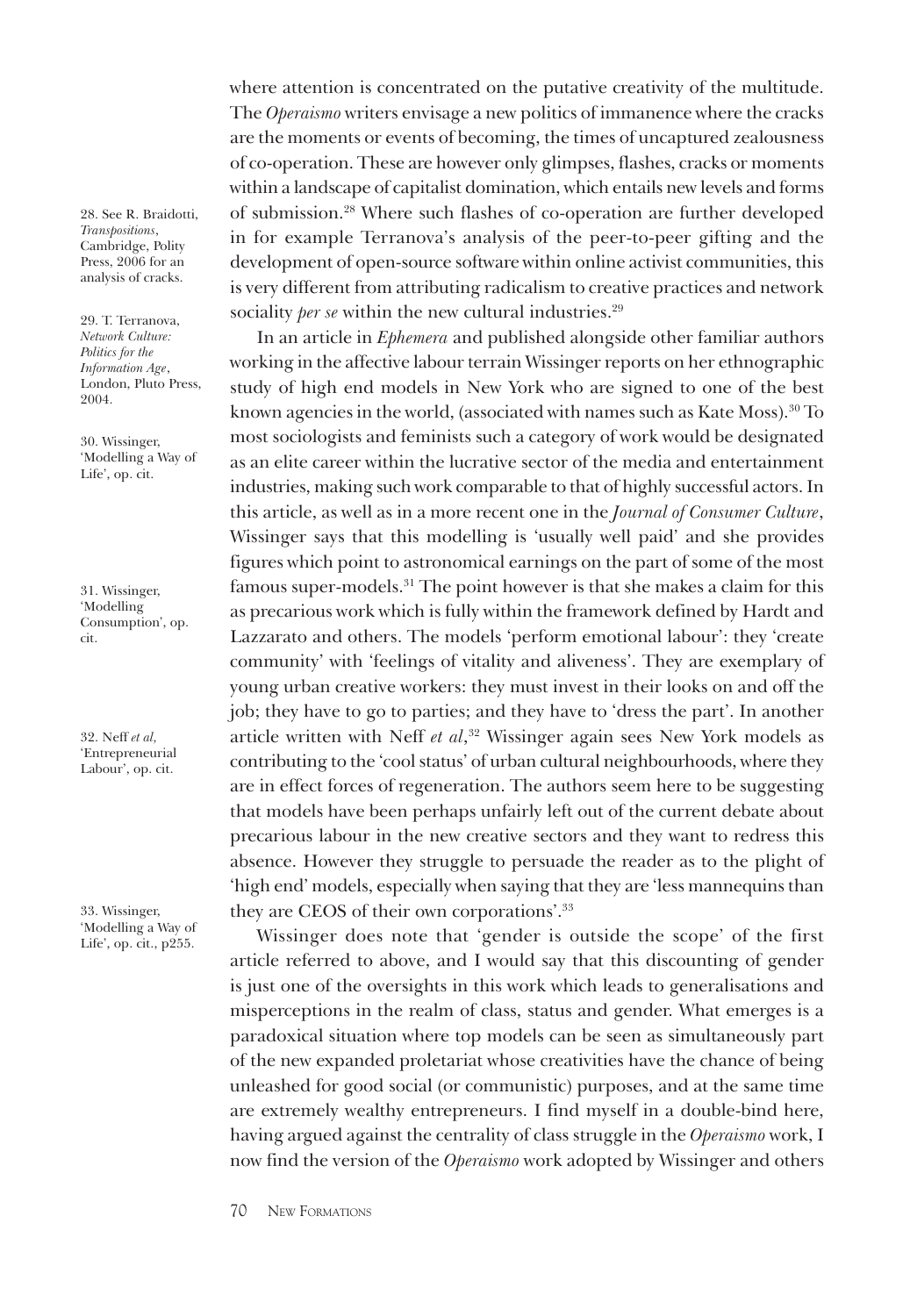to have an unrecognisable idea of class, which would locate high status fashion models as part of a new proletariat, on the basis of this being irregular and precarious work. And which also takes the job of modelling to exemplify the rise of affective labour as though it was comparable with social care work. Had Wissinger paid more attention to the role of female models and the image industry in the creation in the last two decades of the feminised and hyper-sexualised consumer culture, we might have gained better insight into the pivotal place of (mostly young) women as consumers and producers in the global corporations of the fashion and beauty complex. And likewise a feminist analysis would surely examine the way in which neo-liberal postfeminist popular culture, in the context of the potential for growth of the female consumer market, elevates, once again, in a context where feminism is considered 'uncool' or out of date, the glamour and fantasy of modelling so that, more so than before, it becomes once again a dream job (unrealisable of course) for young girls across the world, at the expense of well-paid nontraditional occupations like engineering now considered undesirable through association with late 1970s feminism, or else more socially valuable jobs in, for example, youth and community work which have lost their status in recent years. In the same journal issue of *Ephemera* as Wissinger, Weeks provides a feminist response to the debate on affective labour.<sup>34</sup> This entails a thread of connection between the early Marxist-feminist focus on domestic labour combined with an analysis of the classic work by C. Wright Mills on whitecollar work and on the requirements of specific types of personality for this new service sector. Weeks updates this by looking at the classic study of flight attendants by Hochschild. In both of these cases the role of emotional labour is re-visited: as Weeks points out, in C. Wright Mills such a display of a caring or attentive personality is considered as somehow an act, a requirement of the job requiring practised insincerity, whereas by the time of Hochschild's study the suggestion is that to be able to perform in this highly attentive and personable way, the flight attendants must somehow take on and inhabit positively that role.35 The service sector produces and requires new affective subjectivities in the workplace. Weeks stops short however at inquiring as to the political consequences of such 'emotional tonalities'.36 She acknowledges that traditional essentialist understandings of what constitutes women's work have now been superseded. This occurs first because men now also do these jobs, so the work itself is less gender-segregated, and second, influenced by performativity theory, she points out that gender is actually itself created in the doing of such jobs. Femininity is produced, repetitively, in the specific circumstances where it is performed as a normative requirement of the job. Attempting to make sense of the gendered nature of work in the post-Fordist regime Weeks quotes Haraway who talks about both the 'erosion and the intensification of gender'. While Weeks recognises the fading of the field of women's work *per se*, as a set of hermetically sealed jobs, occupations or careers, she does not use this occasion to examine the re-framing of women's

34. Weeks, 'Life With and Against Work', op. cit.

35. A. Hochschild, *The Managed Heart: Commercialization of Human Feeling*, Berkeley, USA, University of California Press, 1983/2003.

36. Hardt and Virno, *Radical Thought in Italy*, op. cit.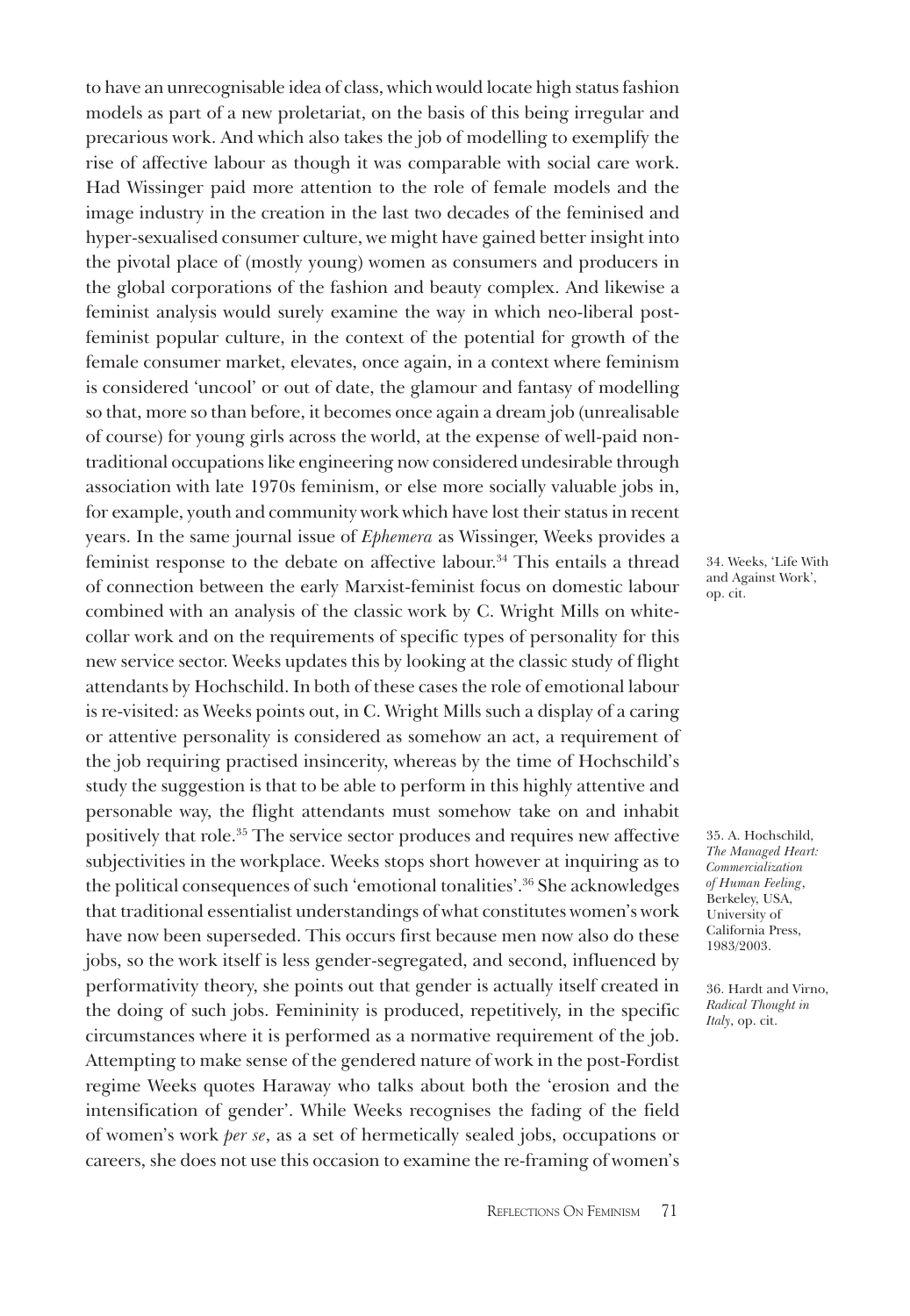position in the field of flexible work, to highlight a situation of almost complete reversal, from the margins and from the reserve army of labour to the mainstream, and to the heartland of new forms of work. Where women's centrality to contemporary production could mark out the contours of a new form of gender power, this political potential is decisively pre-empted by the intense forms of biopolitical governmentality which constantly address women and their bodies (through media and magazines in particular) so that earning power is inextricably tied up with consumer culture and the promises of personal satisfactions therein.

## 4. THE GENDER OF PRECARI TIÉ?

37. See R. Gill, 'Technobohemians of the new Cybertariat', <www. lse/collections/ genderinstitute>, 2007; L. Fantone, 'Precarious Changes: Gender and Generational Changes in Contemporary Italy' in *Feminist Review* 87 (2007): 5-20; E. Blimlinger, 'The Gender of Precarity or the Feminisation of Work' in Grzinic and Reitsamer (eds), *New Feminism: Worlds of Feminism, Queer and Networking Conditions,* Vienna, Locker Press, 2008, pp160-172.

38. Fantone, 'Precarious Changes', op. cit., 2007.

A number of themes characterise the recent investigations within feminist sociology and cultural studies of young women's participation in the new cultural and creative sectors.37 First, that these are highly educated young women, mostly graduates. Second, they are the beneficiaries of second-wave feminism. Although the impact which feminism has had is known to them as a kind of common sense, few of them seem to be openly political or selfdefining as feminists. (The exception here is the new feminist movement of small groups organised around 'precari tié' in Italy described by Laura Fantone<sup>38</sup>). Third, large numbers have no children or are deliberately delaying having children because of the high degree of uncertainty or precariousness in their freelance of micro-entrepreneurial activities. Fourth, although there is evidence of success in these creative fields and there are many expressions of enjoyment of the work, indeed passionate commitment to it, these freelance careers, or the experience of being a small scale entrepreneur, seem to be characterised by constant change: even within the space of a year or two many of these young women will be doing something quite different. Fifth, the women in these studies seem to be predominantly white. Some might argue that, already saddled with student loans to pay back, it is only already privileged and thus mostly white young women, who will be confident enough to take on more bank loans to start off a creative business, although there are always a few exceptions. Sixth, the aim to be self-reliant, to be running one's own small creative enterprise cannot be separated from the kind of training and education prior to this entrepreneurial activity. Art school education has long encouraged graduates to aim for their own studios and for freelance jobs and projects. So in a sense the real change is that this is more systematic, it is more crowded, as more and more graduates enter this kind of work, and it is much more visibly female as more young women complete degrees in colleges and universities. Seventh, and finally, access to further and higher education changes the class composition of the young women who are now able to take advantage of these resources. Female graduates are now socially more diverse than before, which is not to say that there are not still in place mechanisms (such as those of social capital) which advantage those from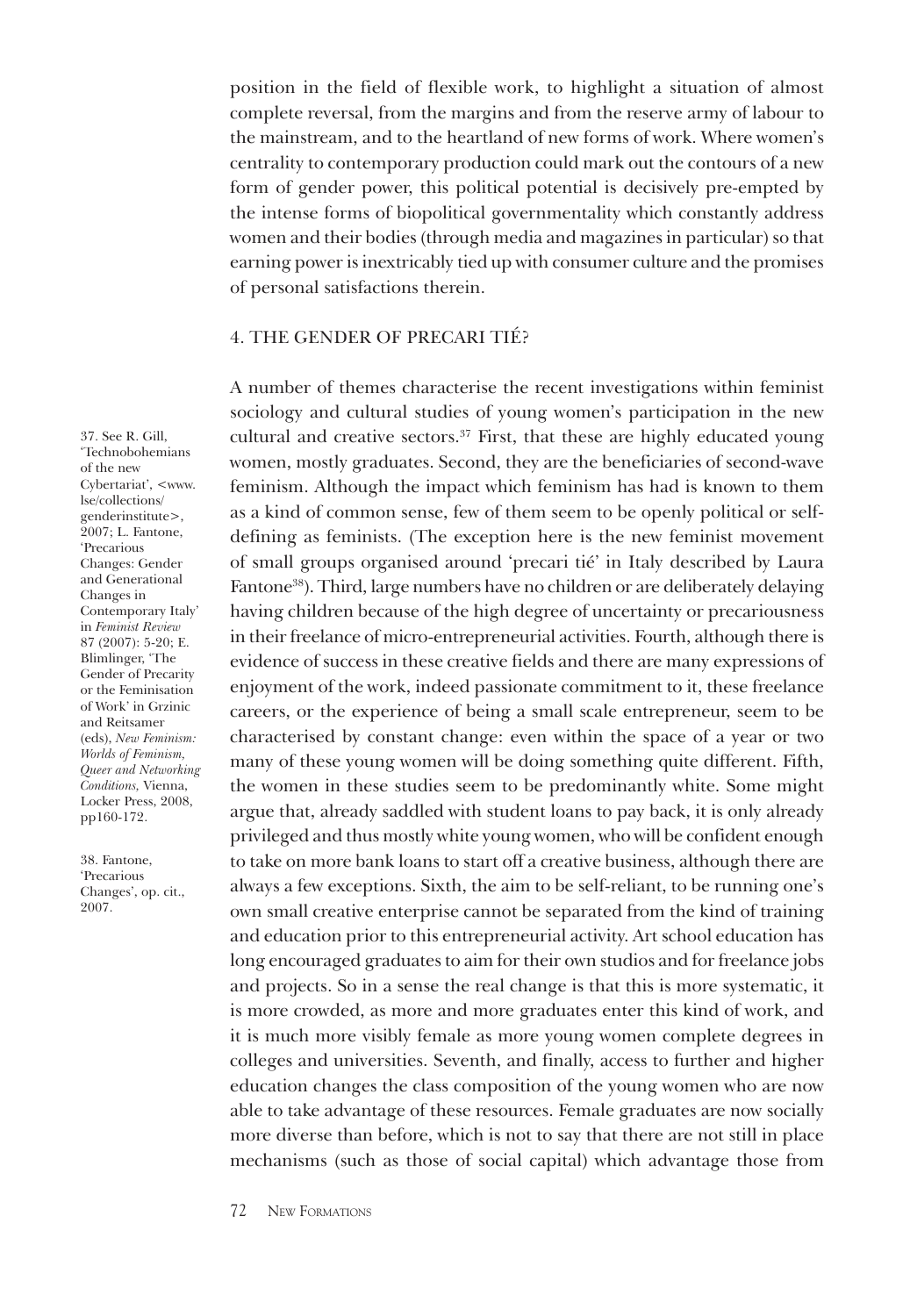wealthy or securely middle-class families.

The issues raised by Larner and Molloy<sup>39</sup> in their account of the new generation of women fashion designers from New Zealand are important for the reason that they see these young women as cultural entrepreneurs of the type considered essential to the growth of the creative economy in cities across the world. In addition they recognise that this kind of work has been made available thanks to earlier feminist struggles for opportunities for women in business. The designers have been supported by the New Zealand government in an attempt to build up the sector and showcase it globally. These are highly qualified women who are key agents in the new creative sector and the authors point out that their study shows that the feminisation of the workforce does not invariably mean lower wages and working one's way 'to the bottom of the global economy'. They produce clothes for 'other busy working women' and their career profile includes being self-employed, working for small firms, in their own start ups, or multi-tasking and going from one project to the next. The larger question which is unresolved is however that of what a feminist politics of women's entrepreneurial activities ought to be?40 There is slippage in this account, rather than a confronting head-on of the reality of post-Fordist flexibility, along with enterprise culture as a recent mode of governmentality, both of which in the last decade become speededup and intensified by the gains of neo-liberalism in political culture.

What does it mean when more and more young women become small-scale cultural or creative entrepreneurs? Does this mark the kind of extension which Lazzarato points to in regard to the logic of the post-industrial landscape of employment, which would mean such actors are to be considered more like other precarious workers, a new kind of creative freelance proletariat?<sup>41</sup> And, following the above discussion, is Lazzarato correct in this respect: can we talk about young creatives in these terms? Or are these enterprises to be considered more conventionally as small businesses often employing just a handful of people, which nevertheless means that the women owners are in effect company directors? Larner and Molloy shift around this terrain by referring to a women's way of doing business which it is implied is somehow less aggressive, perhaps more ethical. These authors see a coming together of earlier feminist struggles with new government policies resulting in the production of 'gendered neo-liberal subjectivity'. But the reader is left unsure as to what to make of this, since the enterprises and the achievements of the designers are seemingly lauded, while the neo-liberal dimensions come to be merely expressed in the design work itself as 'edgy, dark and intellectual'. Is the 'gendered neo-liberal subjectivity' a good or a bad thing? Has the creative economy been good or bad for women? Are they ambassadors of this new capitalism? Or are they simply flexible workers in the new creative economy, in the 'permanently transitional' job market which has been the subject of extensive attention in recent years, where self-employment (or freelance work or even cultural entrepreneurship) is something quite different from being a

39. W. Larner and H. Molloy, 'Globalisation, the "new" economy and working women: Theorising from the New Zealand designer fashion industry', in *Feminist Theory* 10 (2009): 35 -59.

40. See also A. Gray, 'Enterprising Femininity: new Modes of Work and Subjectivity ' in *European Journal of Cultural Studies*, 6, 4 (2003): 489-506.

41. Lazzarato, 'Immaterial Labour', op. cit.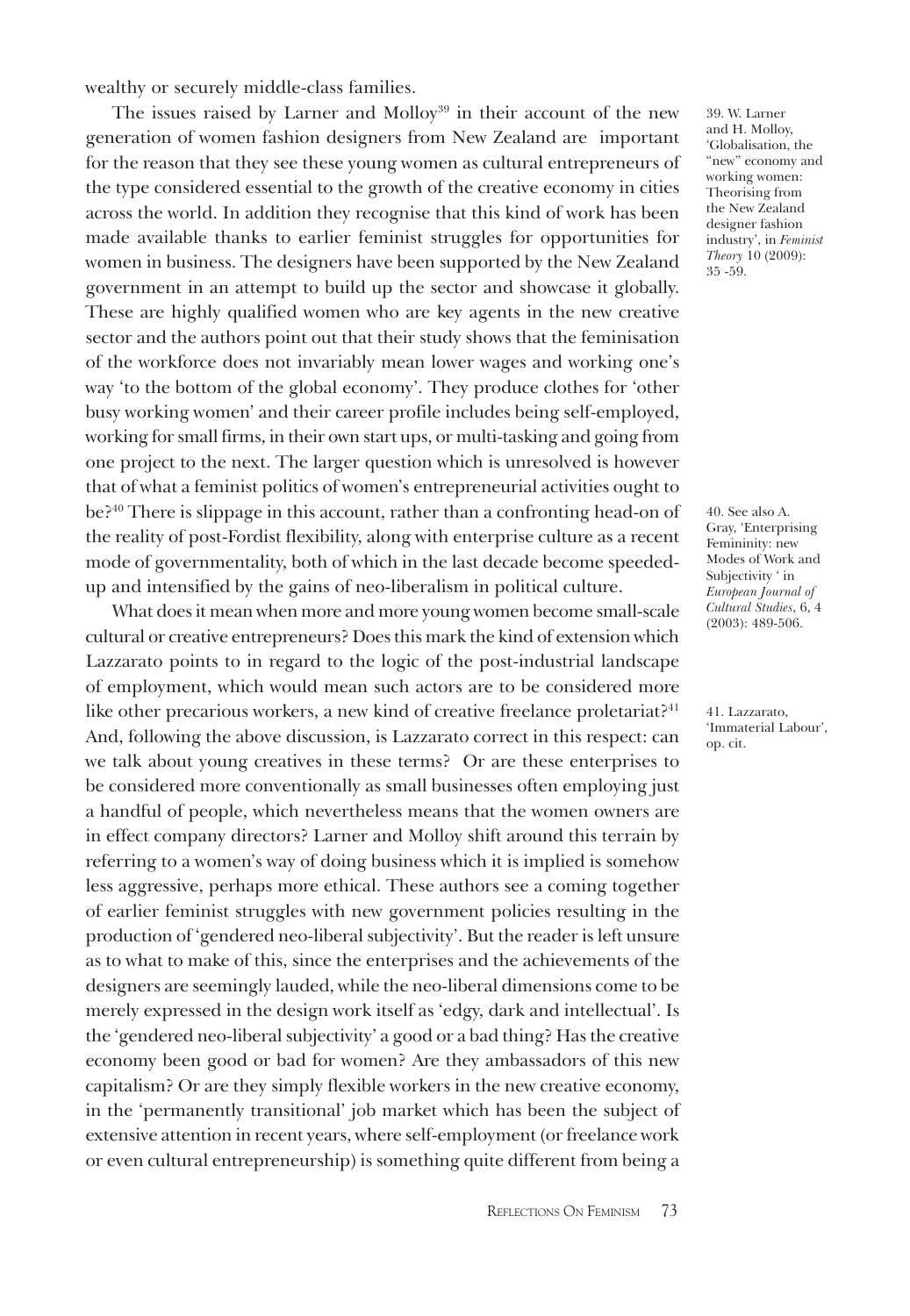42. A. McRobbie, *British Fashion Design*, London, Routledge, 1998.

43. For example Gill, 'Technobohemians', op. cit; Fantone, 'Precarious Changes', op. cit., Blimlinger, 'The Gender of Precarity', op. cit.

44. L. Adkins, *Revisions: Gender and Sexuality in Late Modernity*, Bucks, UK, Open University Press, 2002.

45. Gill, 'Technobohemians', op. cit; C. Scharff (forthcoming), *Repudiating Feminism*, Ashgate, Kent.

46. Berardi, *Precarious Rhapsody*, op. cit.

conventional employer?42 Larner and Molloy suggest that there has been too much emphasis on hardship and failure, in work such as my own, but later in the same article the authors also describe similar problems experienced by their New Zealand cohort, actually confirming the claims of this earlier work that art-school trained independent fashion designers are less CEOs, and more like conventional artists trying hard to make a living on a DIY or cottage-industry basis, constantly looking for small amounts of investment and haunted by the fear of having to give up their own work.

In the last few years there has been a spate of articles which explore the way in which gender hierarchies are re-established in the new creative and mew media sector.<sup>43</sup> Lisa Adkins for example shows how small scale entrepreneurship often entails married couples working alongside each other, and with this she points to the almost inevitable resurrection of old gender divides in such micro-businesses, with the man being more mobile and able to travel and network while the woman, especially if there are children, will focus on the support and backroom role.44 This leads Adkins to talk about re-traditionalisation with conditions for such women as these worsening in contrast to what they might expect in a normal paid job with set hours and legal entitlements in regard to family life. In the new creative sector and in many sectors of professional life there is a veneer of equality on the basis of the sheer volume and presence of young women with good qualifications and with huge amounts of energy and drive. However, as both Gill and Scharff point out, the informal conventions of network sociality in fact negate the relevance of legal entitlements associated with 'normal work'.45 This makes it difficult for questions about sexism or racism to be raised. Instead there is a privatisation of grievances or, as Scharff argues, young women begin to see sexism as simply another obstacle which, by sheer grit and determination, they must be able to overcome individually. Nothing, she claims, is more 'uncool' than appearing to be a feminist in these workplaces. It is this same privatised and deeply individualised culture which gives rise to intense forms of mental stress, breakdown and dependence on drugs or alcohol.<sup>46</sup> These processes point to some of the complex ways in which it seems young women have gained equality of sorts, where in reality this is undermined by subtle forces of patriarchal retrenchment implemented through the seemingly harmless but in fact ruthless and tyrannical deployment of 'cool' as a disciplinary regime in work and leisure.

\*\*\*

There is a tension across the *Operaismo* work which remains unresolved: this relates to the insistence on the centrality of the workplace for the formation of new radical politics. The writers recognise that there is no longer a sharp divide between working life and everyday life including leisure. They bemoan the corrupting values of the hedonistic everyday life which are brought into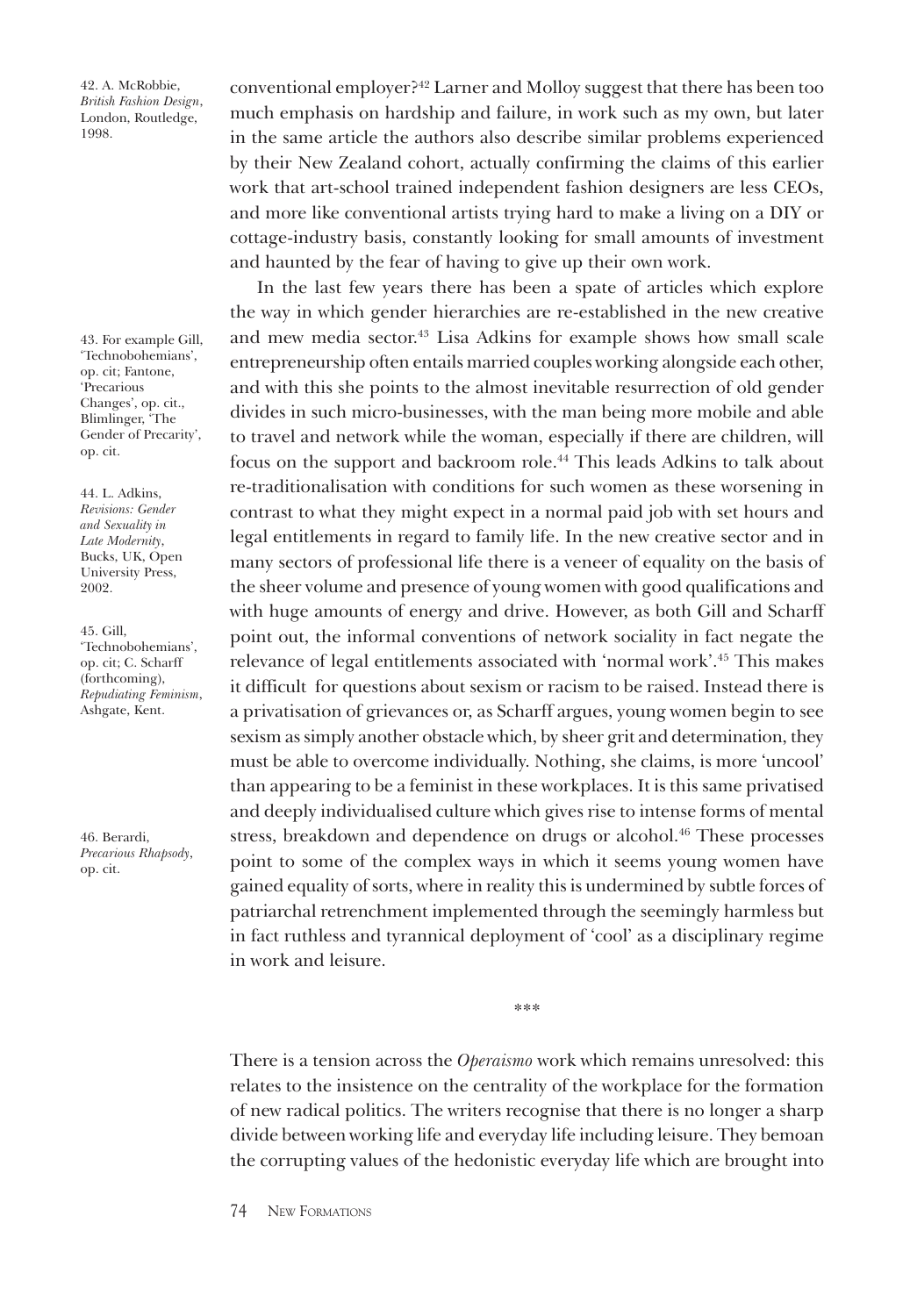the fields of precarious labour so that work becomes an extension of social life. They do not disavow the political importance of everyday life and other social institutions, but the movement of their analysis follows a line from the workplace outwards to the 'social factory'. This workerism/factoryism is, I would argue, counter to the most influential radical thought across the social sciences and humanities in recent years where other sites are invested with just as much political meaning as the factory floor. Such sites are deliberately not labelled as factories for the very reason that this implies a hierarchy and a pre-eminent place for wage labour and class politics. Schools, communities, streets, urban environments, prisons, the domestic space, sexuality, the fields of popular music including those of 'black expressive culture', the arts: these have been recognised as institutional spaces which are also sites of power, contestation and for the formation of critical and oppositional movements, especially for sectors of the population (generations of black and Asian people excluded from regular jobs, women reliant on part-time work) to whom paid work and careers have been inaccessible. Gilroy in the final chapter of '*There 'Aint No Black in the Union Jack'* decisively outlined such a move away from the social determinism of the factory floor,<sup>47</sup> and post-colonial studies, cultural studies as well as feminism, by and large have followed his lead.

The question then is, how do feminists working in cultural studies and sociology return to the workplace? With what kind of critical vocabulary is it possible both to move on from past discussions of 'women and employment' and fully to engage with new forms of precarious work which are emerging, in a sense, on top of the older forms experienced by most women across the boundaries of ethnicity and class? The authors mentioned above are already making headway in this respect. We can see a shift here away from the macroanalysis of women and employment which characterised a good deal of second wave feminist scholarship, towards various micrological studies of gendered careers and pathways, in and through the creative and precarious sector. My argument with regard to future feminist approaches to gender and precarious work has been that it is imperative to explore the actual points of tension - the levels of anxiety, the new realms of pain and injury - which accrue from the excessive demands of these multi-tasking careers. Is the potential for new collectivity to be found at such points of break-down, or at points where exit seems like the only option? Might there also be a generational dynamic here, when women in these sectors reach middle age, and no longer have the appetite for the after-hours networking?48

Feminist contributions to this kind of debate have been characterised by an emphasis on actual working practices, which is in sharp contrast with Hardt, Negri *et al*, who are explicit in their desire to bring post-Marxist philosophy together with a futuristic agenda for new radical labour movements, leaving little space for anything like a case study or even references to career pathways or to the actual experiences of working life in these sectors. The nearest they come to this is in the case of Lazzarato who works with the Paris based *'Les* 

47. Gilroy, *There 'Aint No Black in the Union Jack*, op. cit.

48. See the ongoing work of Zoe Romano at <www.edufashion. org> and at <www. openwear.org>.